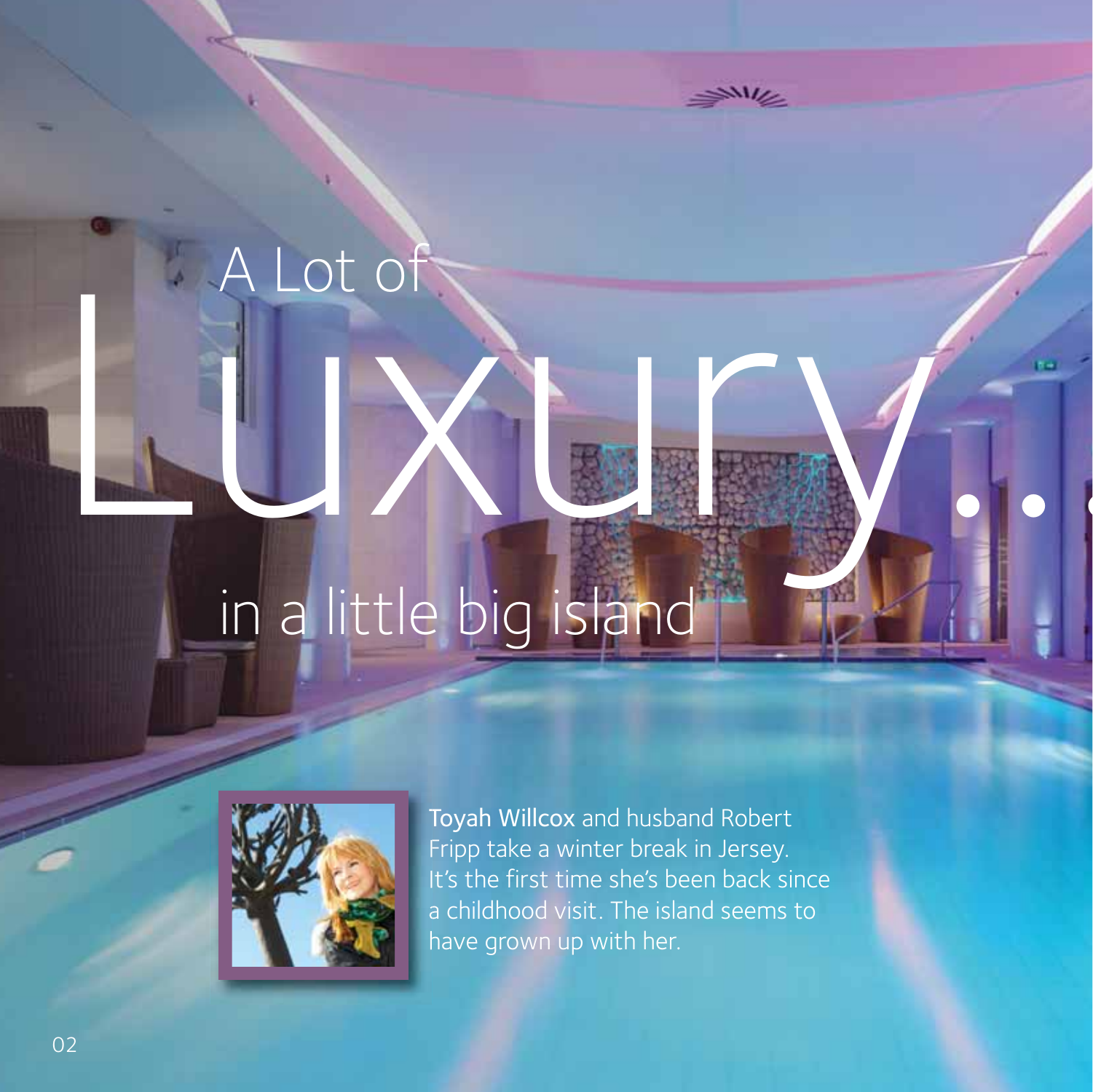

was seven years old when I took my<br>first plane on my very first trip abroa<br>to Jersey. Okay, I know that Jersey is<br>perceived as being a part of Britain. But was seven years old when I took my very first plane on my very first trip abroad – to Jersey. Okay, I know that Jersey is where in the Albion isles do you find turquoise seas and French shopping just 14 miles across the water on day trips?

Forty-three years later and one hour and 10 minutes from Birmingham Airport and I am back in Jersey, a lot older and wiser. It's all so easy – with no passport or baggage queues you simply walk off the plane, catch a bus or taxi or, like me, hire a car and drive a maximum of nine or 10 miles to find your port of call. Any further and you'd be in the sea.

We are staying at The Royal Yacht Hotel and Spa, overlooking the waterfront at St Helier… exactly where I stayed 43 years ago! But how things have changed. What I remember as a quaint quayside has grown into a big, busy state-of-the-art harbour, complete with multi-purpose leisure complex, that almost reaches out to the tiny island of Elizabeth Castle about half-a-mile offshore (you can walk out to it at low tide – a wonderful adventure).

I'm here towards the end of winter and the sun is out but the wind is bracing. The Royal Yacht – like its harbour location – has been restored and expanded. The effect is stunning. We are in a swish room with balcony overlooking gardens and the old harbour. Our entrance is by swipe card, and the room

has a TV in the bedroom and bathroom, a DVD player, fridge and not a Corby trouser press in sight.

Instead there's mood lighting, soft colours and designer furnishings. The room is instantly relaxing, comforting and cosy. It doesn't matter how cold it might be outside. And anyway, in the basement is Spa Sirène, a top-end spa offering an exotic cocktail of treatments from seaweed wraps to all-over body masks, after which you can take a dip in the swimming pool.

We're on a three-day break and I'm slightly concerned how we are going to fit everything in. There's so much to do. I'm a keen walker and I soon discover that the island is bigger than it seems. Jersey measures around nine miles by five, but it expands every day by a huge amount thanks to one of the largest tidal reaches in Europe. So at low tide you can end up walking a mile or so across the sands to find the sea.

Icho and Seymour Towers, for example, were put up 200 years ago to defend Jersey and are cut off daily by the sea. When the tide is out you can take a 2½-hour walk to them, but always with a guide, for you wouldn't want to get caught amongst the reefs and rocks when the Atlantic rushes back in. The experience is almost unearthly. In all my life I have never seen anything quite like the eerie landscape of spiky rocks and pools that unfolds with the retreating tide.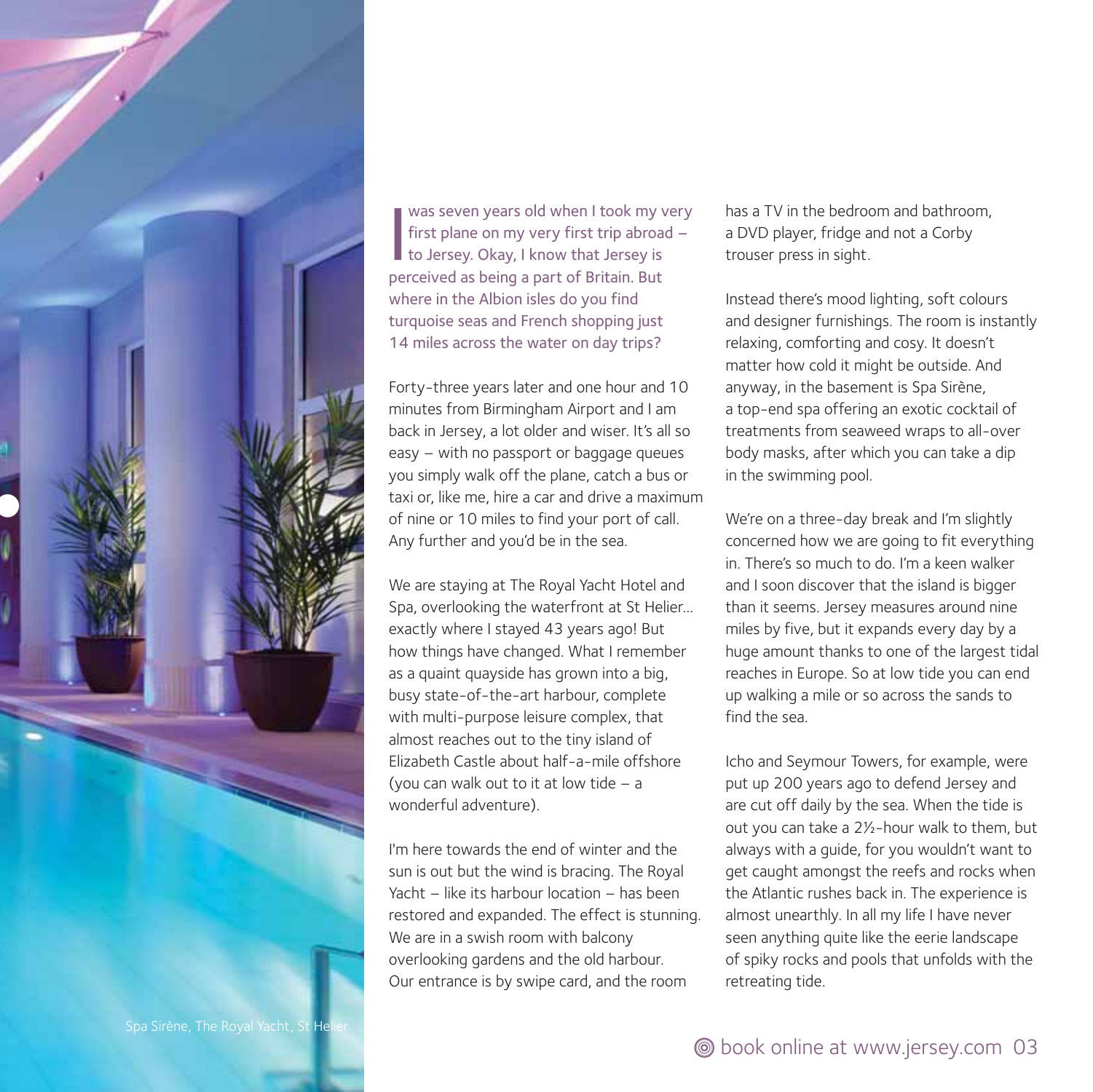## A Lot of Luxury... in a little big island



If all this sounds too strenuous then take the easier option of a walk around the harbour, guessing how much the boats must be worth. Then beat a retreat to Jersey's cosmopolitan café, bar and restaurant culture.

We amble back to our hotel for a light lunch and end up having one of the best meals we've ever had. Jersey does 'food' really well. In The Royal Yacht's Café Zephyr I had what I love to eat any time, anywhere – miso soup and sushi. I would never have associated it with Jersey, but it was wonderful. Hubby had a Mediterranean salad so tasty I ate half of that too.

Come pm it was time to explore the town. We set off in search of St Helier's traditional market and found a lot more. But first came the Victorian Central Market with stalls selling everything from fresh veg to jewellery, and a fabulous centrepiece – an intricate fountain



of painted maidens gushing water with fish swimming among coins thrown by visitors.

St Helier's streets aren't quite paved with gold, but the jewellery shops just kept coming – virtually every other shop sells the stuff. There are the usual chain stores too, and lots of smaller independent shops you don't see on many High Streets nowadays.

I return to the hotel laden with clothes, DVDs and dance wear (yes, I even found a dance shop called Centre Stage where I got my touring supply of dance tights!). And then it was spa time.

We'd booked a 'Husband and Wife' massage, with two tables in the same peaceful room and two masseurs who gave us stunning all-over deep massages lasting over an hour. They were the best we have ever had, and we returned to our room on cloud nine.

You're never short of places to eat in Jersey. That evening we catch a taxi to St Aubin, the pretty harbour across the bay from St Helier. It's full of waterfront restaurants and inns serving dishes ranging from New World fusion to fabulous local fish. And because it's popular with islanders and visitors alike it's a buzzy place to eat throughout the year.

We start our next day with a wake-up walk along the beach then head back to the Jersey Museum and Maritime Museum, both on the waterfront and full of surprises. During World War Two, for example, the Germans occupied the island and ended up almost starving themselves and the inhabitants to death. In an earlier era the celebrated French author Victor Hugo was exiled here and later wrote *Les Misérables* in neighbouring Guernsey. I even learned a few rollicking sea shanties. Later, we head across the island to Victoria Village, home of the Eric Young Orchid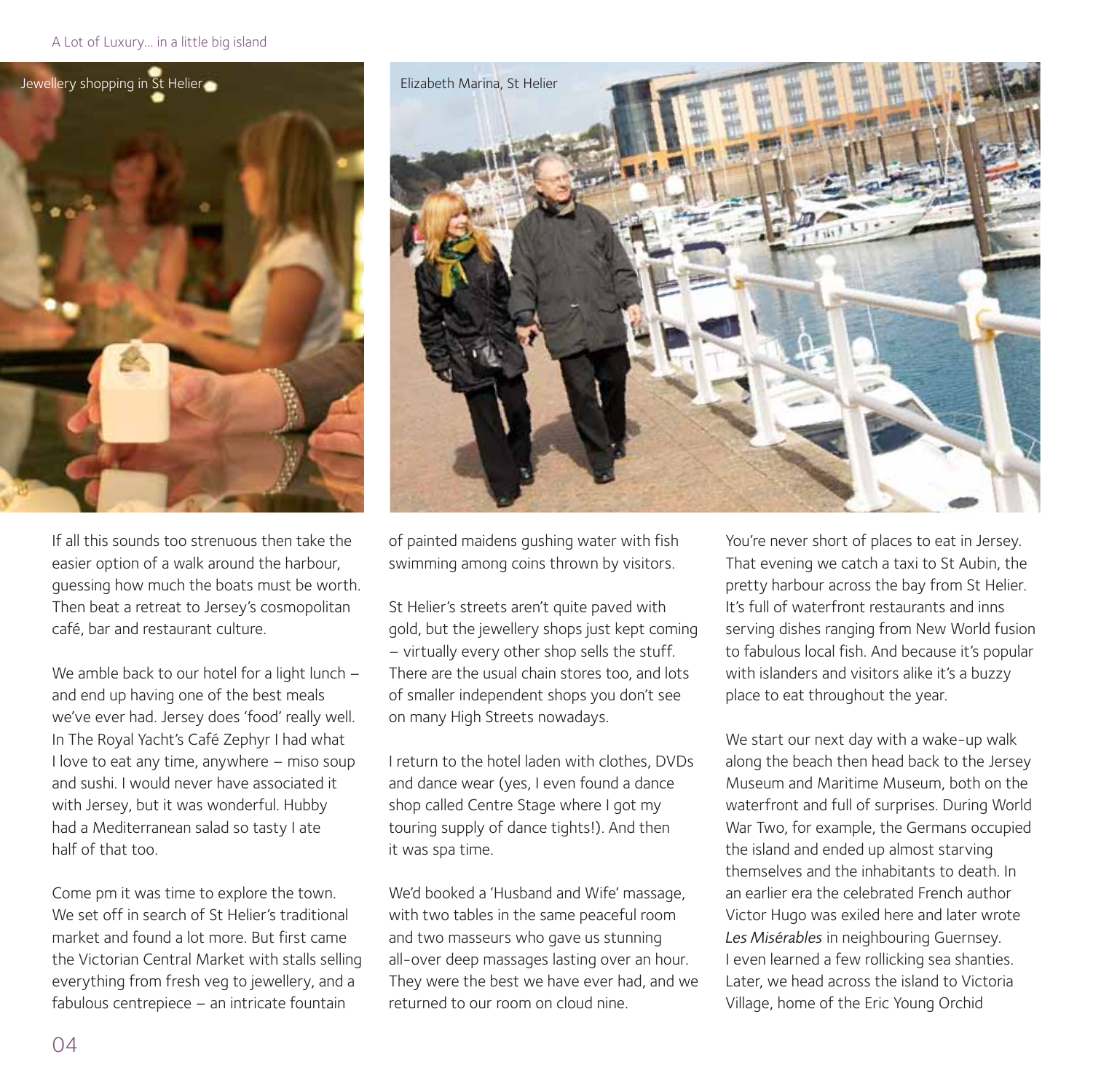

Foundation where a purpose-built nursery displays a wonderful array of jewel-like orchids. This horticulturist's dream was a calm antidote to my shopping frenzy of the day before. It's close to an island icon, the Durrell Wildlife Conservation Trust. Dubbed the 'zoo that is not a zoo', its main purpose is the breeding and survival of endangered species worldwide. In addition to its global work, here in Jersey it makes great efforts to recreate habitats for a wide range of animals including gorillas, orang-utans, bears… and even the South American golden poison-dart frog.

' The Eric Young Orchid Foundation displays a wonderful array of jewel-like orchids.'